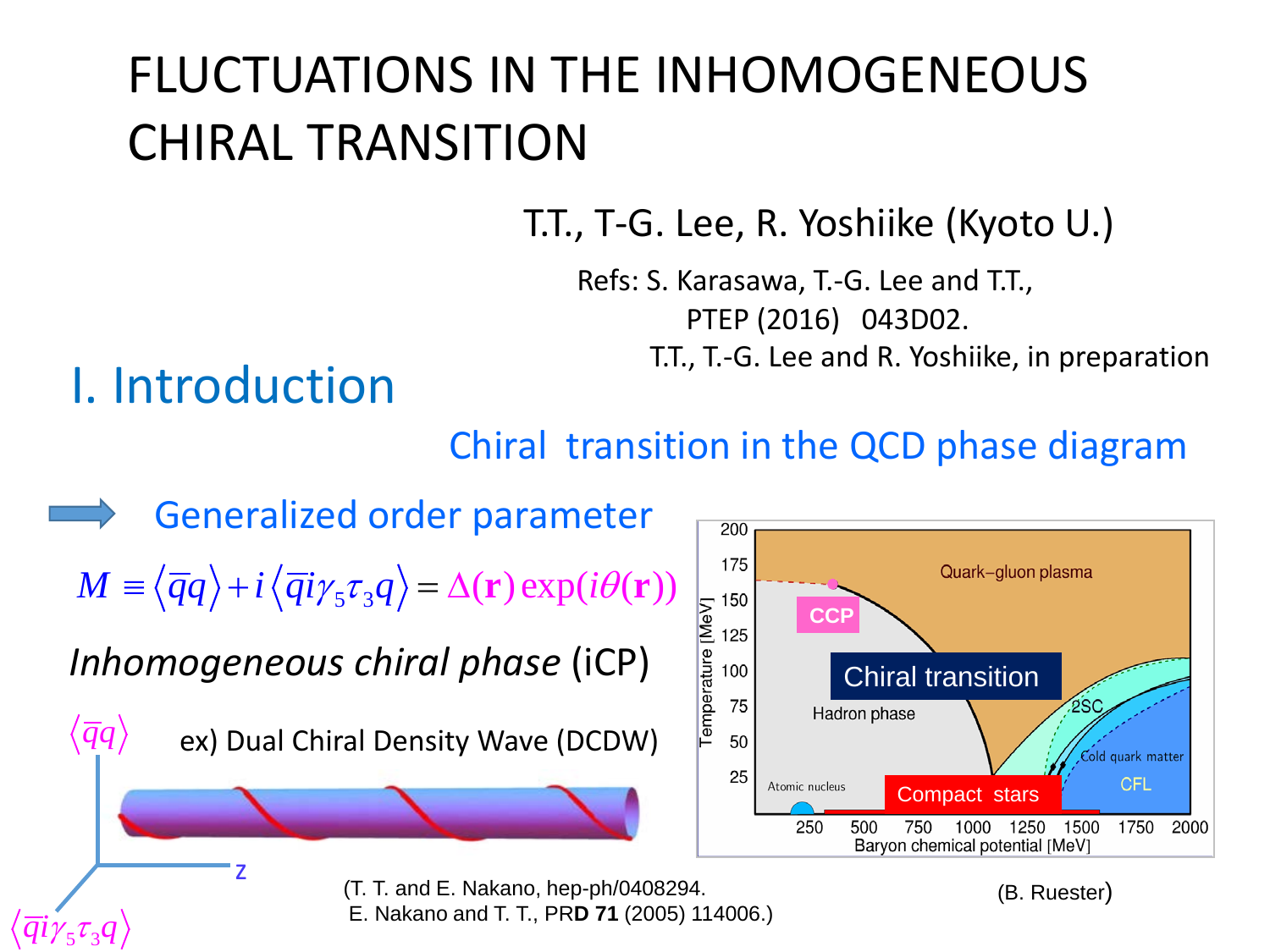# FLUCTUATIONS IN THE INHOMOGENEOUS CHIRAL TRANSITION

T.T., T-G. Lee, R. Yoshiike (Kyoto U.)

Refs: S. Karasawa, T.-G. Lee and T.T., PTEP (2016) 043D02.

T.T., T.-G. Lee and R. Yoshiike, in preparation

## I. Introduction

#### Chiral transition in the QCD phase diagram

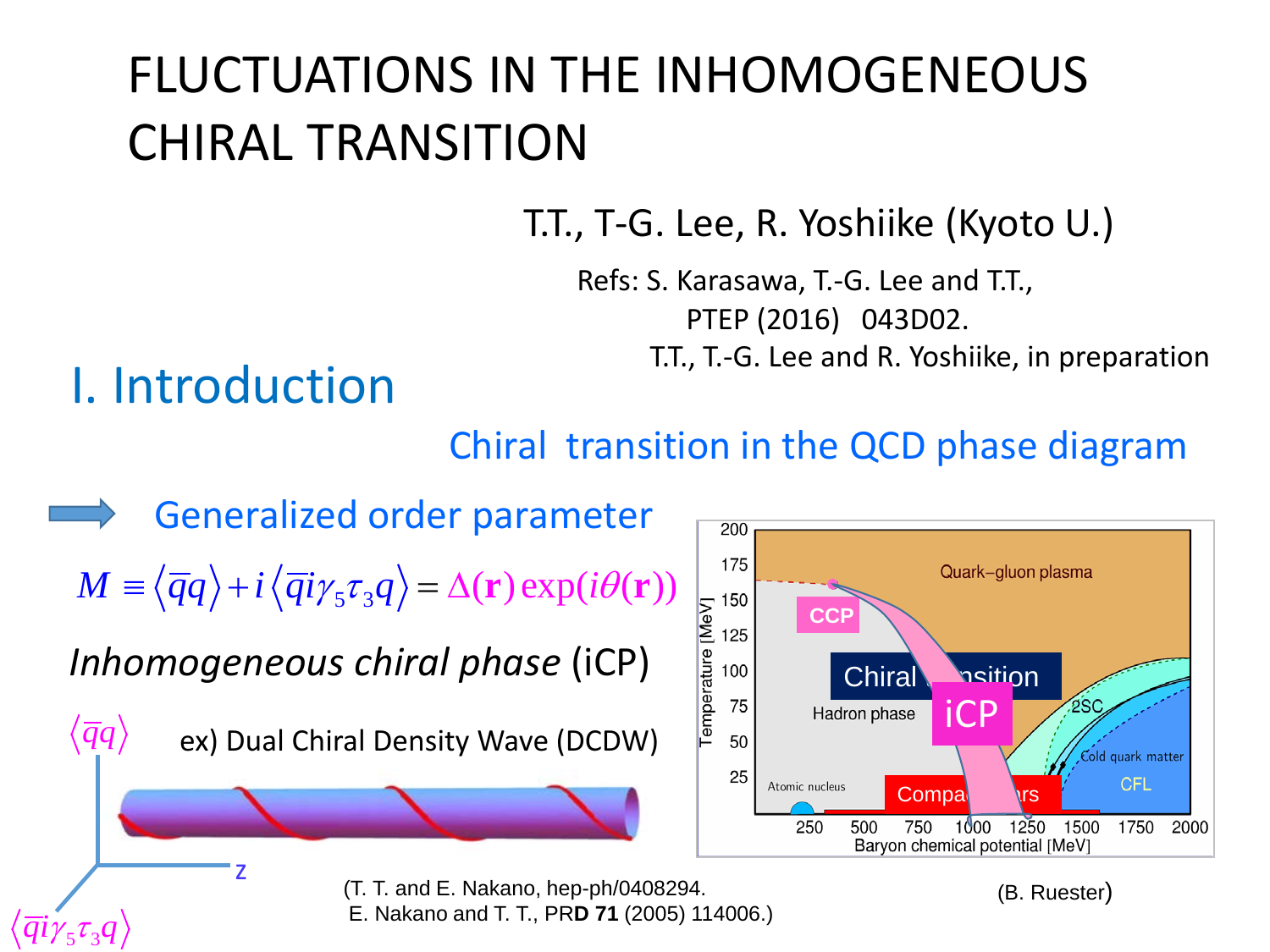#### Phase diagram of iCP's within the mean-field approximation (MFA)



There are few works about fluctuation effects: Quasi-Long-Range-Oder

Stability of the one-dimensional structure by the Nambu-Goldstone excitations

T.-G. Lee et al, PRD92,034024(2015) Y. Hidaka et al., PRD92,(2015)

Here we discuss the fluctuation effects near the phase boundary.

Consider the right (R-) boundary, which is described by *the second order phase transition* within MFA.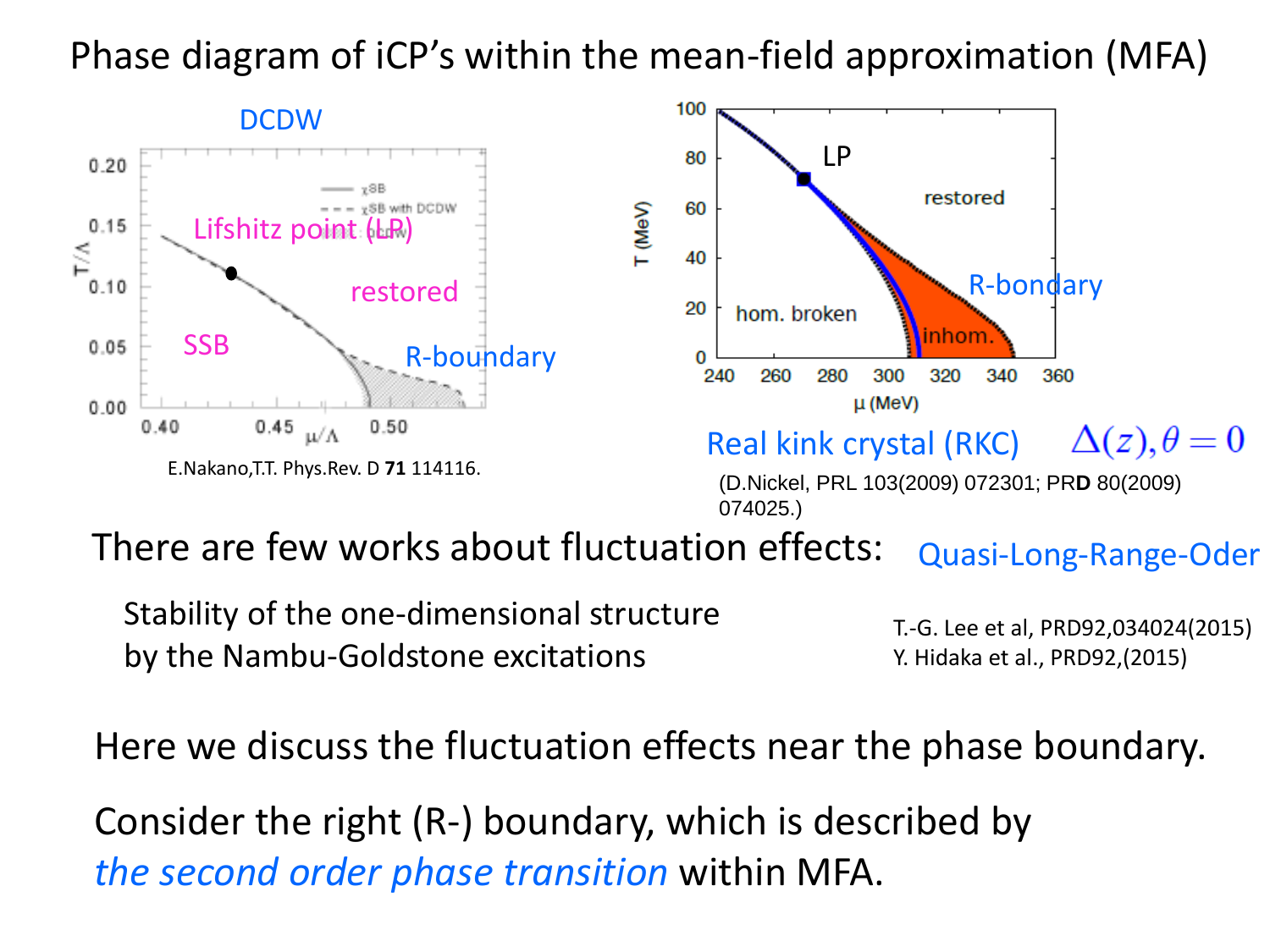## II Brazovskii and Dyugaev effect

Partition function Z within the NJL model:

$$
Z = \int DqD\overline{q}e^{-s},
$$
  
\n
$$
S = -\int_0^{\beta} d\tau \int d^3x \left[ \overline{q} \left( -\gamma^0 \frac{\partial}{\partial \tau} + i\gamma \cdot \nabla + \mu \gamma^0 \right) q + G \left[ (\overline{q}q)^2 + (\overline{q}i\gamma_5 \tau q)^2 \right] \right]
$$
  
\nIntroduce the auxiliary (collective) fields:  $\phi_a = (-2G\overline{q}q, -2G\overline{q}i\gamma_5 \tau q)$ 

an effective action *S*eff in terms of these collective fields: After integrating out the quark degrees of freedom we have

$$
S_{\text{eff}} \sim \int d^4x \left[ \frac{1}{2!} \Gamma^{(2)} \phi_a^2 + \frac{1}{4!} \Gamma^{(4)} (\phi_a^2)^2 + \dots \right],
$$
  
\n
$$
\phi_a = \left\langle \phi_{ps} \right\rangle + \xi_a \equiv \Phi(\Delta, q) + \xi_a
$$
  
\n
$$
\Omega - \Omega_f = T \sum_{q} \sum_{\omega_n} \log \left( 1 - 2G \overline{\Pi}_{ps}^0(q, \omega_n) \right)
$$
  
\n
$$
+ \int d^3x \left[ \frac{1}{2!} \overline{\Gamma}^{(2)} | \Phi(\mathbf{x}) |^2 + \frac{1}{4!} \overline{\Gamma}^{(4)} | \Phi(\mathbf{x}) |^4 + \frac{1}{6!} \overline{\Gamma}^{(6)} | \Phi(\mathbf{x}) |^6 \right].
$$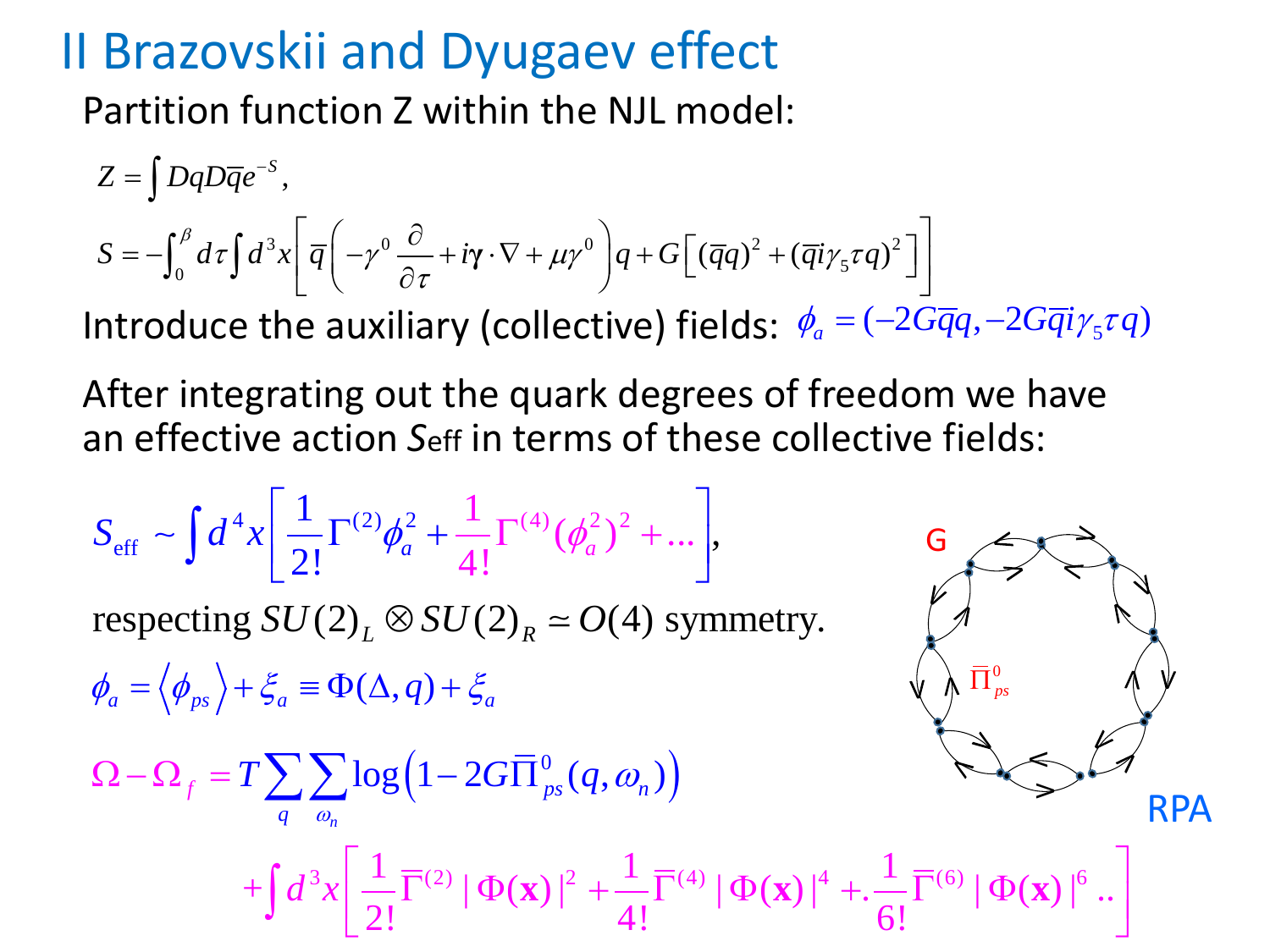#### Chiral pair fluctuations in the chiral-restored phase

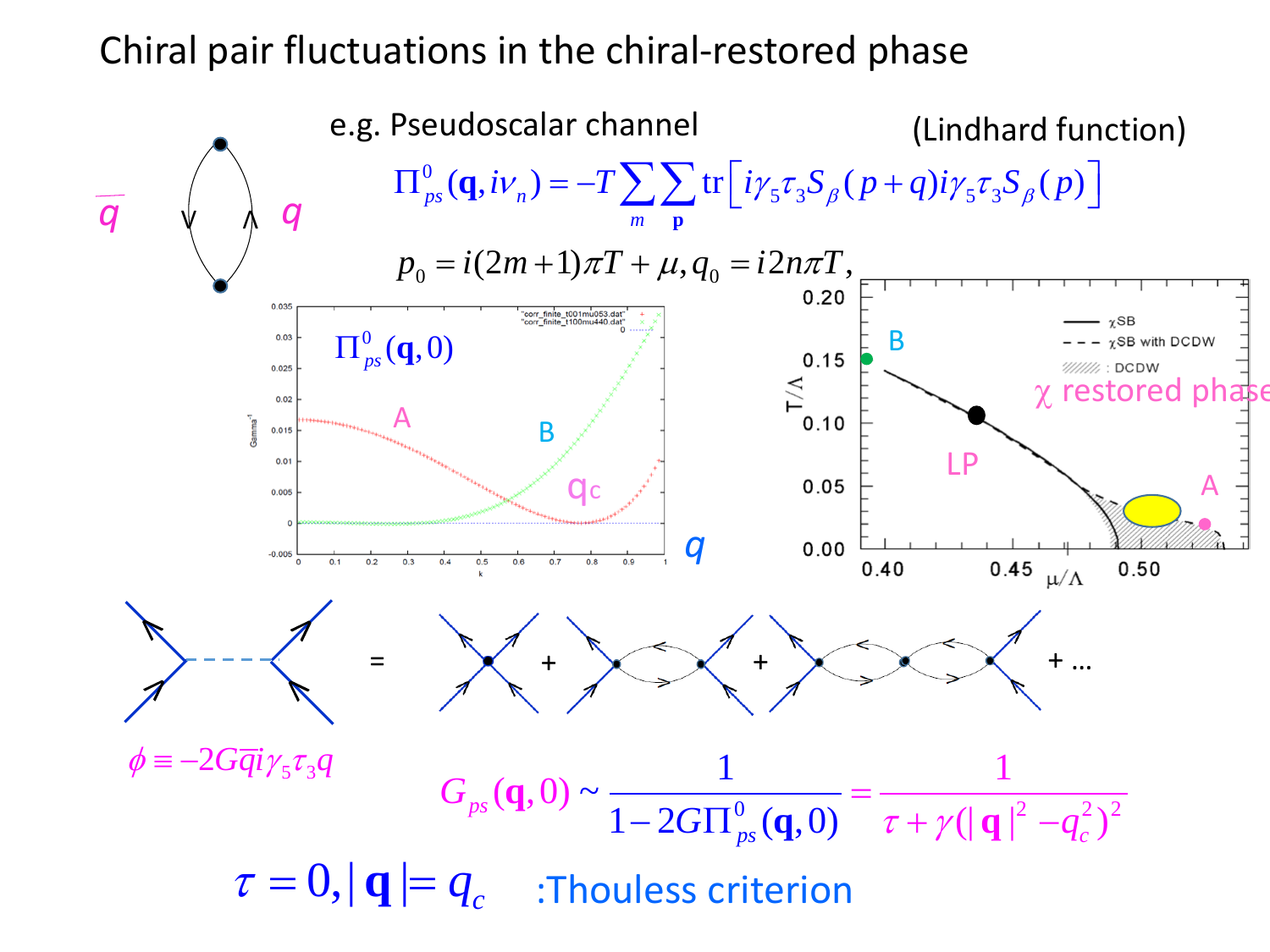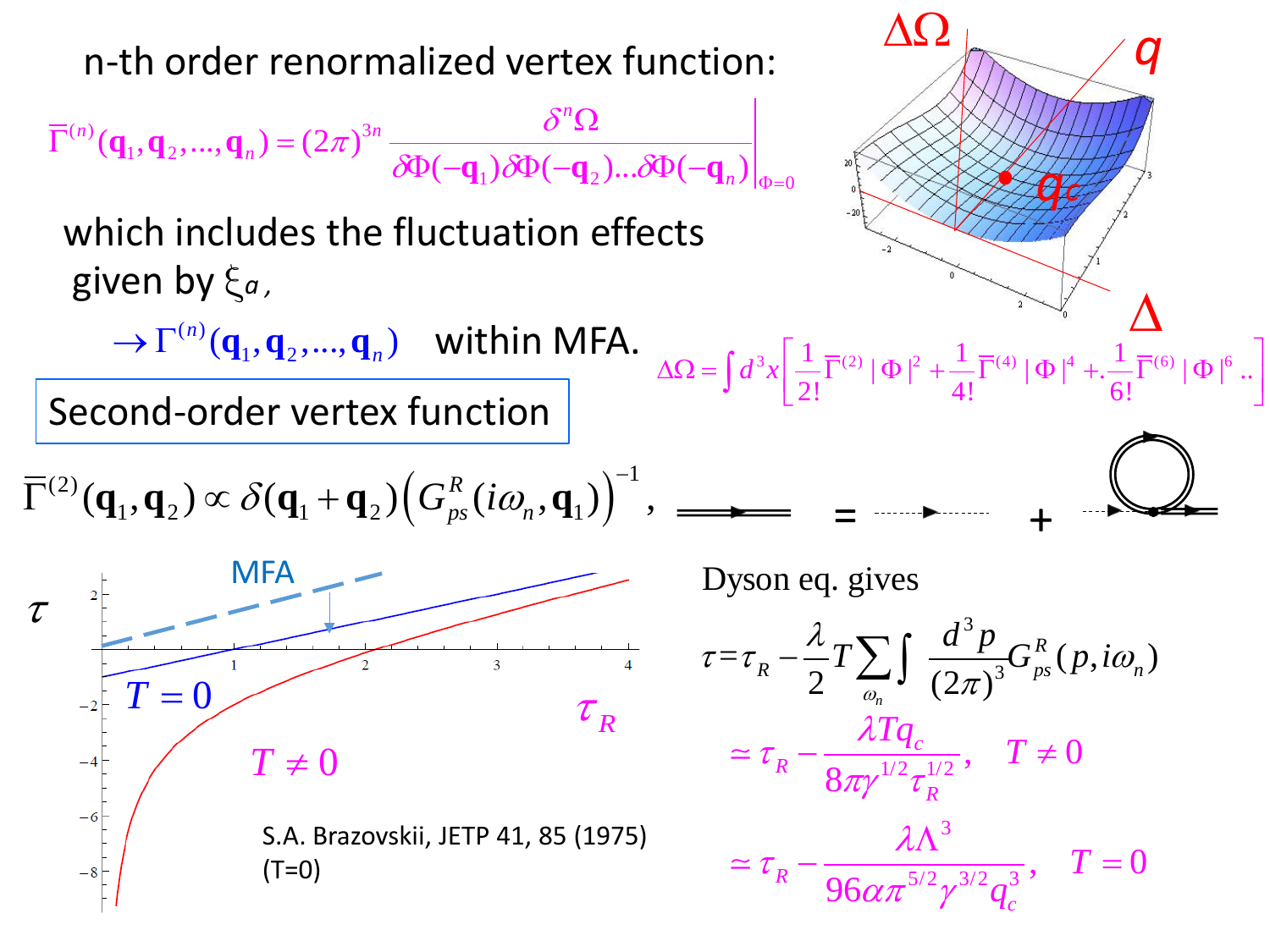$$
G_{ps}^{R}(\mathbf{p}, i\omega_{n}) = \frac{1}{\tau_{R} + \gamma (|\mathbf{p}|^{2} - q_{c}^{2})^{2} + \alpha |\omega_{n}|}
$$



We can see how the difference is generated for quantum fluctuations and thermal fluctuations, Looking into the loop integral.

・All the Matsubara frequencies contribute to the integral at T=0

 $3<sub>n</sub>$   $d<sup>4</sup>$  $\int_{\pi}^{1}$  (2 $\pi$ )<sup>3</sup>  $\int$  (2 $\pi$ )<sup>4</sup>  $T\sum \int \frac{d^3p}{(p^2)^3} \rightarrow \int \frac{d^4p}{(p^2)^4}$  $\sum_{\omega} \int \frac{d^2 p}{(2\pi)^3} \rightarrow \int \frac{d^2 p}{(2\pi)^4}$  (Im  $\overline{\Pi}^0_{ps} \neq 0$  is important)

, and washed out the singularity in  $G_{n_{\infty}}^R$ .

・On the other hand, n=0 gives a leading contribution at finite temperature  $3<sub>n</sub>$   $d<sup>3</sup>$ 

 $\sum_{\omega} \int \frac{d^2 p}{(2\pi)^3} \rightarrow \int \frac{d^2 p}{(2\pi)^3}$  (dimensional reduction)

Momentum integral becomes more singular

Fluctuation effect becomes more drastic.

(cf Coleman-Mermin-Wagner's theorem)

 $\int_{\pi}^{1}$  (2 $\pi$ )<sup>3</sup>  $\int$  (2 $\pi$ )<sup>3</sup>

 $T\sum \left(\frac{d^3p}{a^3p^3}\right)$   $\left(\frac{d^3p}{a^3p^3}\right)$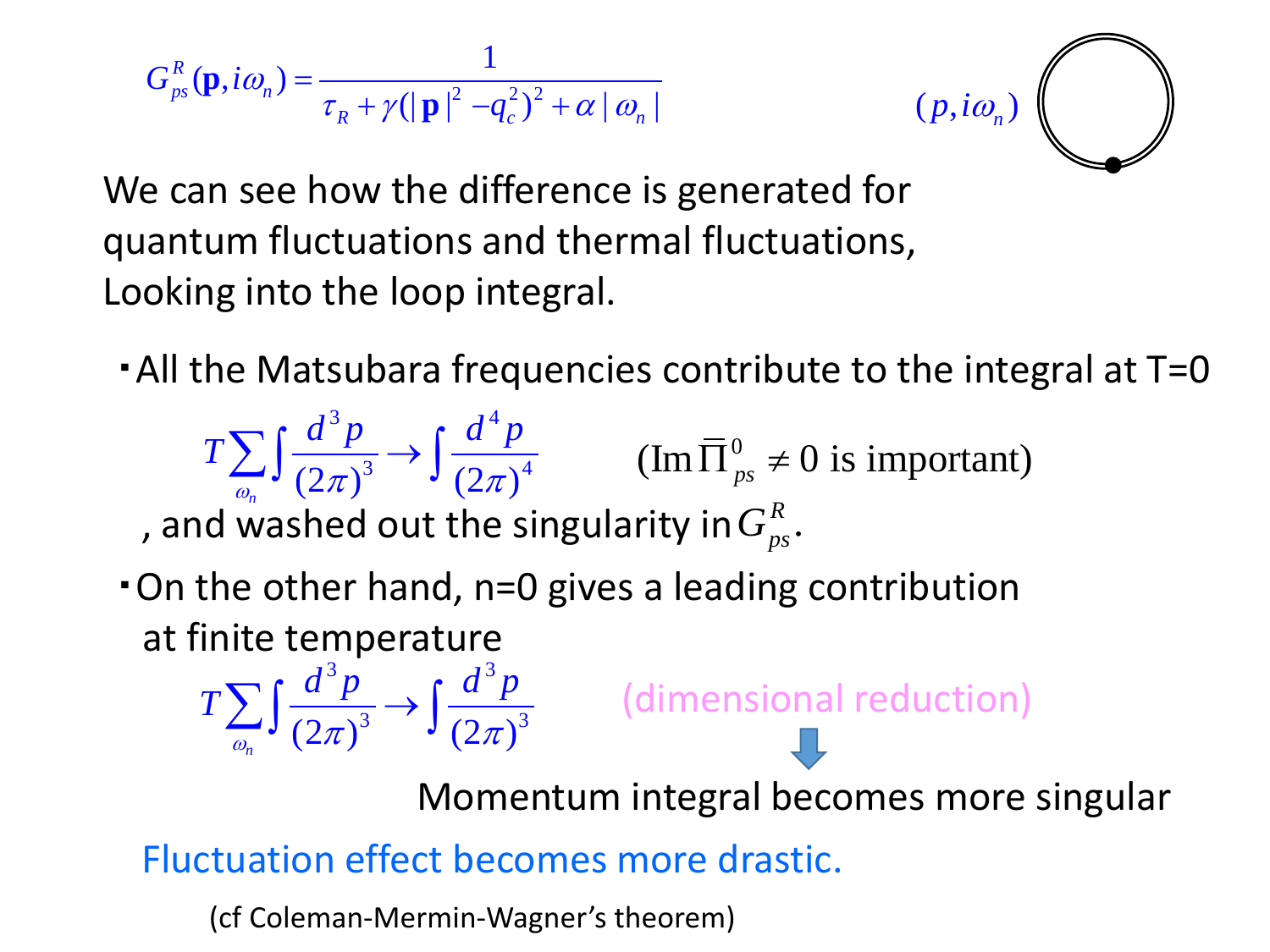#### Long-range interaction between verteces  $\Phi(\mathbf{q}_1)$  $\Phi(q_4)$  $\Phi(\mathbf{q}_2)$  $\Phi(q)$  $\overline{\Gamma}^{(4)}$  $=$   $\times$  +  $\lambda$   $\otimes$   $\lambda$  +  $\otimes$   $\otimes$  +...  $\Gamma^{(4)} \simeq \lambda$ λ λ  $L(\mathbf{k})$ **p k** − **p** Dangerous diagrams 3  $(0) = \frac{\lambda}{2} T \lim_{k \to 0} \sum_{\omega_n} \int \frac{dP}{(2\pi)^3} G_{ps}^R(\mathbf{p}, i\omega_n) G_{ps}^R(\mathbf{k} - \mathbf{p}, -i\omega_n)$ *n*  $L(0) = \frac{\lambda}{2} T \lim_{k \to 0} \sum \int \frac{d^3 p}{(2-\lambda)^3} G_{ps}^R(\mathbf{p}, i\omega_n) G_{ps}^R(\mathbf{k}-\mathbf{p}, -i\omega_n)$ ω  $\omega$  )  $G^{\dagger}$  (**K** – **p**, –1 $\omega$  $\pi$  $=\frac{\lambda}{2}T\lim_{k\to 0}\sum_{\mathbf{p}}\int \frac{d\mathbf{p}}{(\mathbf{p},\mathbf{p})^3}G_{ps}^R(\mathbf{p},i\omega_n)G_{ps}^R(\mathbf{k}-\mathbf{p},-i\omega_n)$  $1/2$   $-3/2$  $2^{1/2}$   $7^{1/2}$ 1  $\frac{\lambda Tq_c}{16\pi\gamma^{1/2}}\frac{1}{\tau_R^{3/2}},\quad T\neq 0$  $\simeq \frac{\lambda q_c}{8 a_1 \pi^2 \gamma^{1/2}} \frac{1}{\tau_R^{1/2}}, \quad T=0$ *c R c R*  $\frac{\lambda T q_c}{\lambda} \frac{1}{\lambda^2}$ ,  $T$  $\frac{q_c}{q_2} \frac{1}{1/2}$ , *T a*  $\pi$ γ τ  $\lambda$  $\pi^-\gamma^-\tau$  $\simeq \frac{7.1 q_c}{1.6 \sqrt{1/2}} \frac{1}{3/2}, T \neq$ =  $\approx$ S.A. Brazovskii, Sov.Phys.JETP 41,85 (1975)  $(T=0)$ . A.M. Dyugaev, JETP Lett. 22, 83(1975)  $(T=0)$ Fourth-order vertex function  $1 + \lambda$  $\overline{\Gamma}^{(4)} = V\lambda$  $\overline{3}$  $\overline{\Gamma}^{(4)}$ changes the sign as  $\tau_R \rightarrow 0$ , which signals the *first order phase transition* (Brazovskii-Dyugaev effect). *L(0)*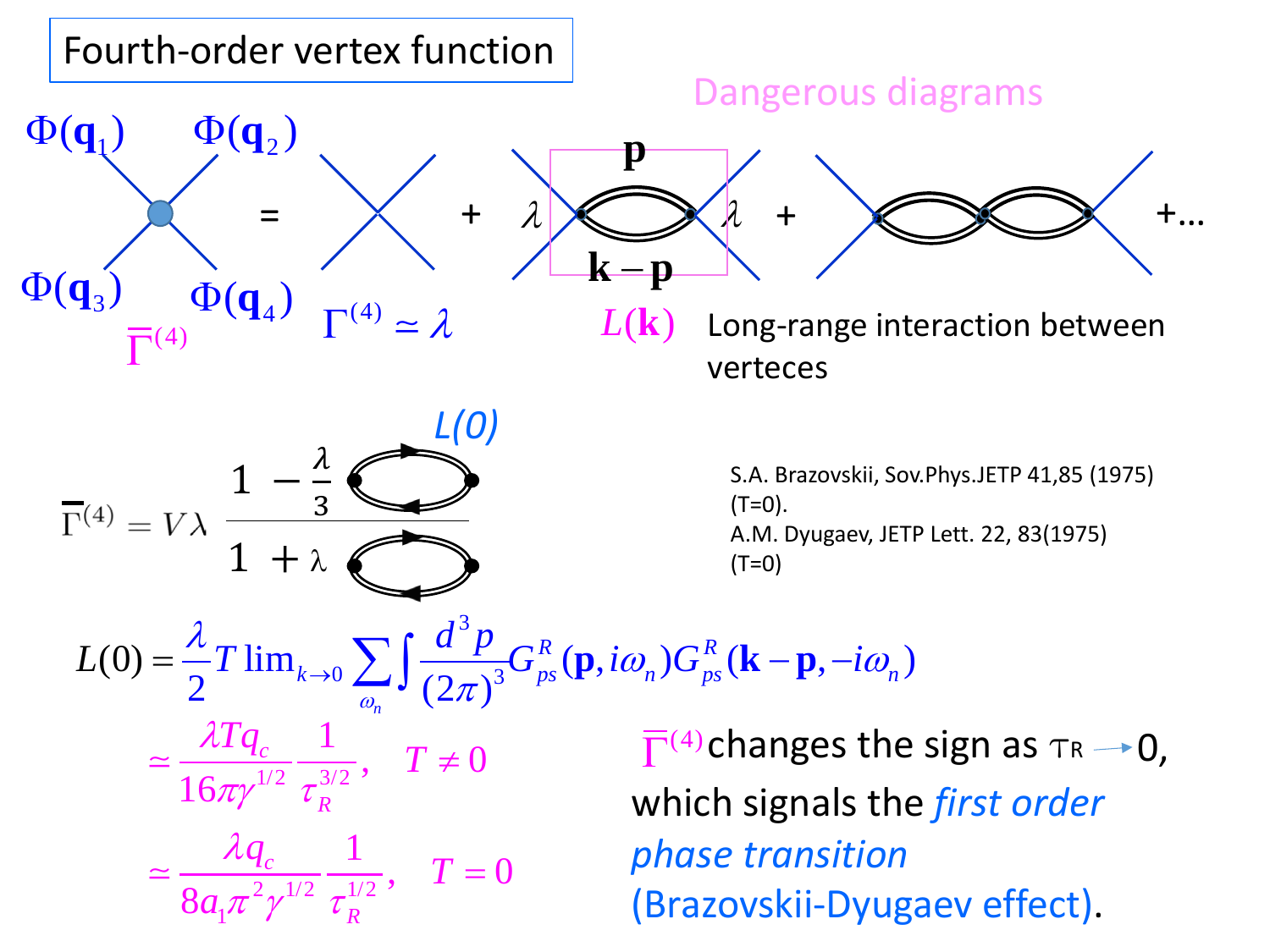#### To summarize



Fluctuation induced first order phase transition

Our results should be supported by the renormalization group argument a la Shankar.

(P.C. Hohenberg and J.B. Swift, PRE 52, 1828 (1995))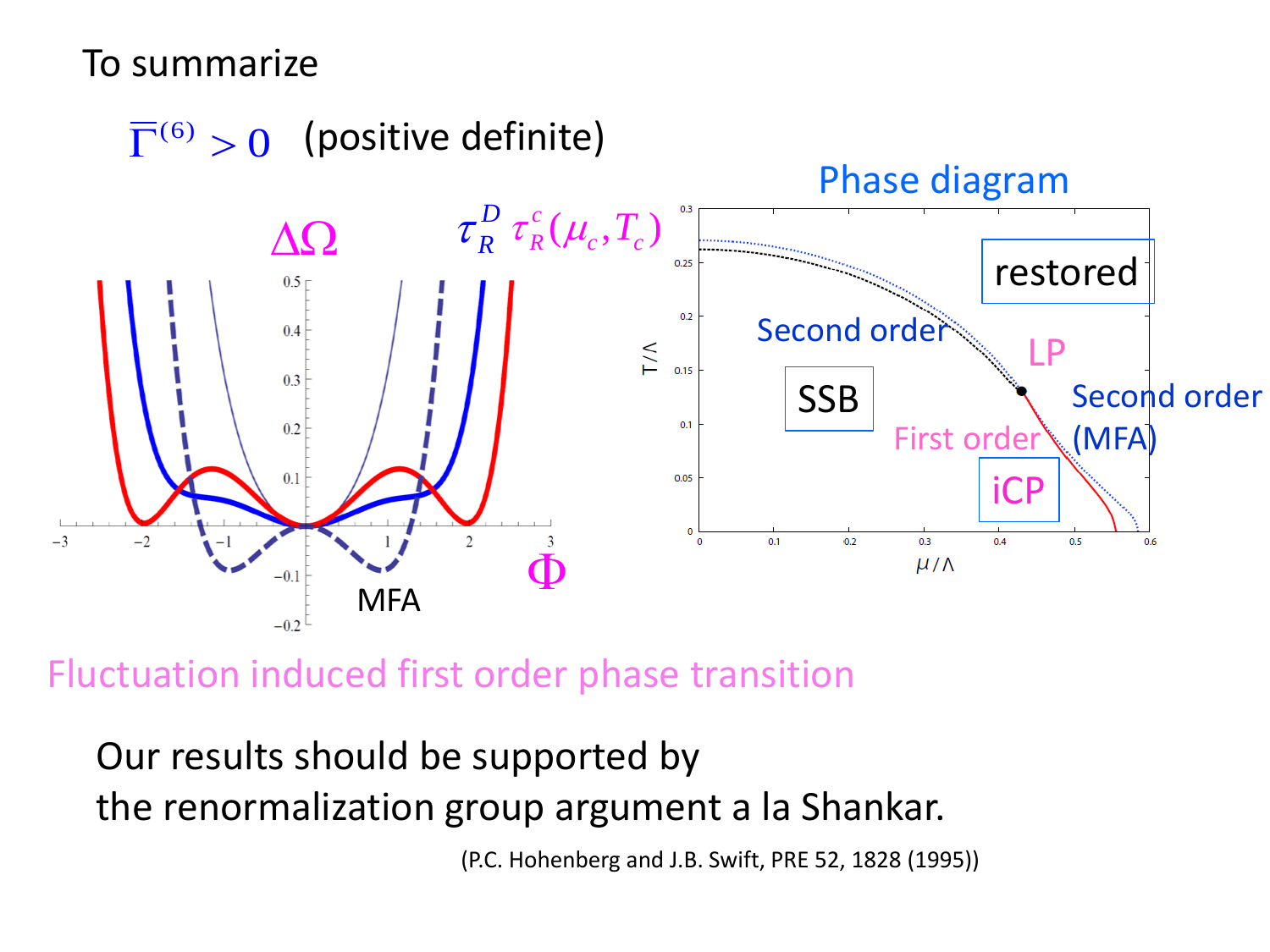### III. Anomalies of the thermodynamic quantities

Usual second-order phase transitions

Susceptibilities (second derivatives of  $\Omega$ )

Ex) Specific heat, number-susceptibility

$$
C_{v} = -T \frac{\partial^2 \Omega}{\partial T^2} \propto (T - T_c)^{-1/2}, \chi = -\frac{\partial^2 \Omega}{\partial \mu^2}
$$

How about the fluctuation-induced first-order phase transition?

Anomalies in the first derivatives

$$
S = -\frac{\partial \Omega}{\partial T}, N = -\frac{\partial \Omega}{\partial \mu} \qquad \Omega - \Omega_f = T \sum_{q} \sum_{\omega_n} \log \left( 1 - 2G \overline{\Pi}_{ps}^0(q, \omega_n) \right)
$$
  
eg entropy density  

$$
S = S_f - \frac{q_c T}{2\pi \gamma^{1/2}} \tau_R^{-1/2} \longrightarrow \text{ Implications for relativisticH1 collisions?
$$

*Sf*: entropy density for free quarks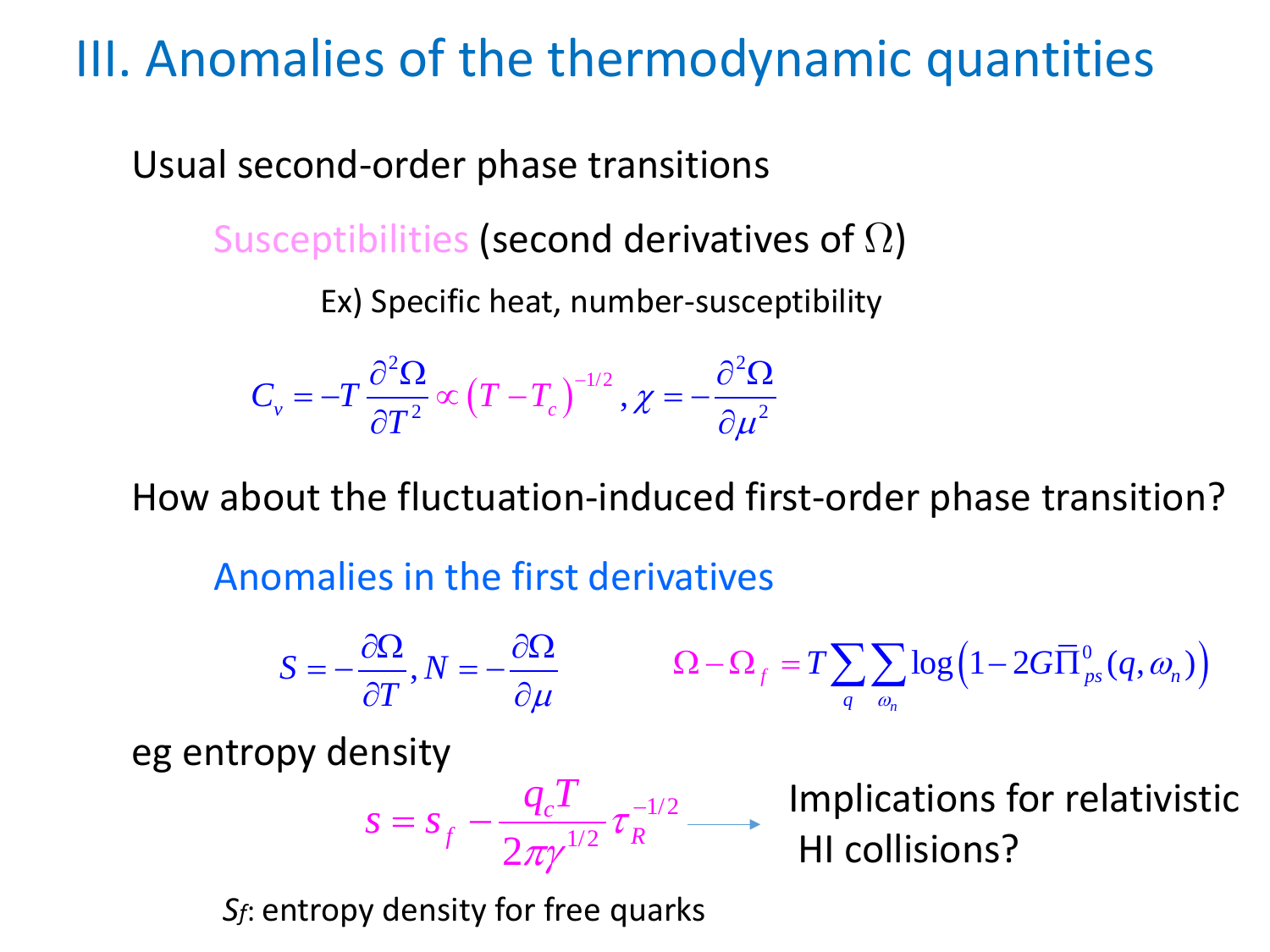## IV Summary and concluding remarks

・We have studied the fluctuation effects on the inhomogeneous chiral transition.

Fluctuation induced first-order phase transition

- ・Peculiar dispersion of the fluctuations is very important. Singular behavior on the sphere  $|\mathbf{q}| = q_c$
- ・The effects of quantum and thermal fluctuations are figured out; Thermal fluctuations are more drastic than the quantum ones due to the dimensional reduction.
- ・Anomalous effect can be seen in the first derivatives of the thermodynamic potential, besides the discontinuous jump.
- ・Common features for inhomogeneous phase transitions. Application for the FFLO state should be interesting.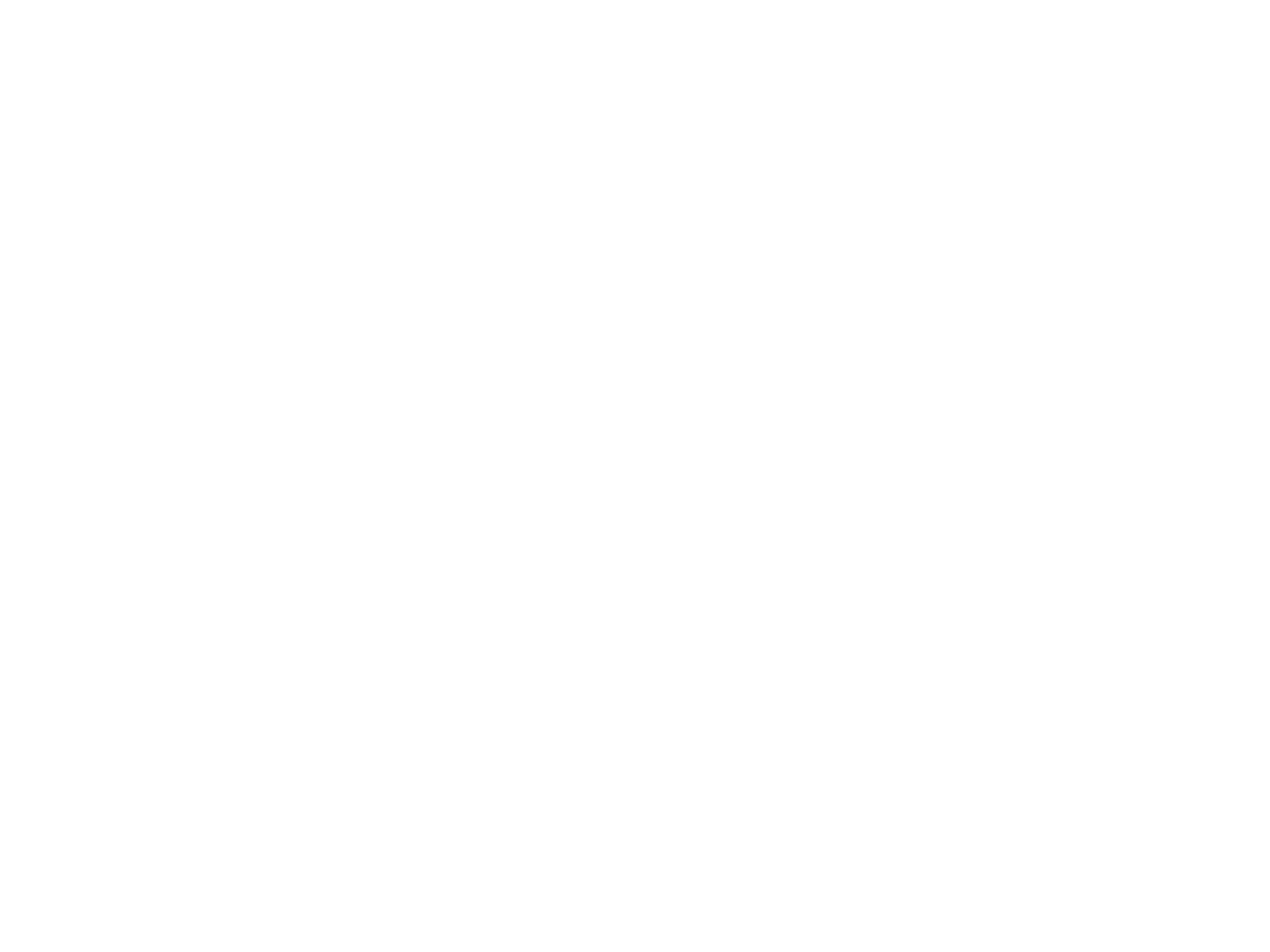Dangerous diagrams=long range interaction between  $\phi^2$ 



$$
L(0) = \frac{\lambda}{2} T \sum_{v_n} \int \frac{d^3 p}{(2\pi)^3} G_{ps}^R(\mathbf{p}, i v_n) G_{ps}^R(-\mathbf{p}, -i v_n)
$$

$$
= \frac{\lambda T}{4\pi^2} \int_0^{\infty} ds \left[ \frac{1}{2} \sqrt{\frac{\pi}{(4\gamma q_c^2)^3}} s^{-1/2} \tau_R^{-1/2} + \sqrt{\frac{\pi q_c^2}{4\gamma}} s^{1/2} \tau_R^{-3/2} \right] e^{-s} \coth\left( \frac{a_1 \pi T s}{\tau_R} \right)
$$

$$
\simeq \frac{\lambda T q_c}{16\pi\gamma^{1/2}} \frac{1}{\tau_R^{3/2}}, \quad T \neq 0
$$

$$
\simeq \frac{\lambda q_c}{8 a_1 \pi^2 \gamma^{1/2}} \frac{1}{\tau_R^{1/2}}, \quad T = 0
$$

S.A. Brazovskii, Sov.Phys.JETP 41,85 (1975)  $(T=0)$ . A.M. Dyugaev, JETP Lett. 22, 83(1975)  $(T=0)$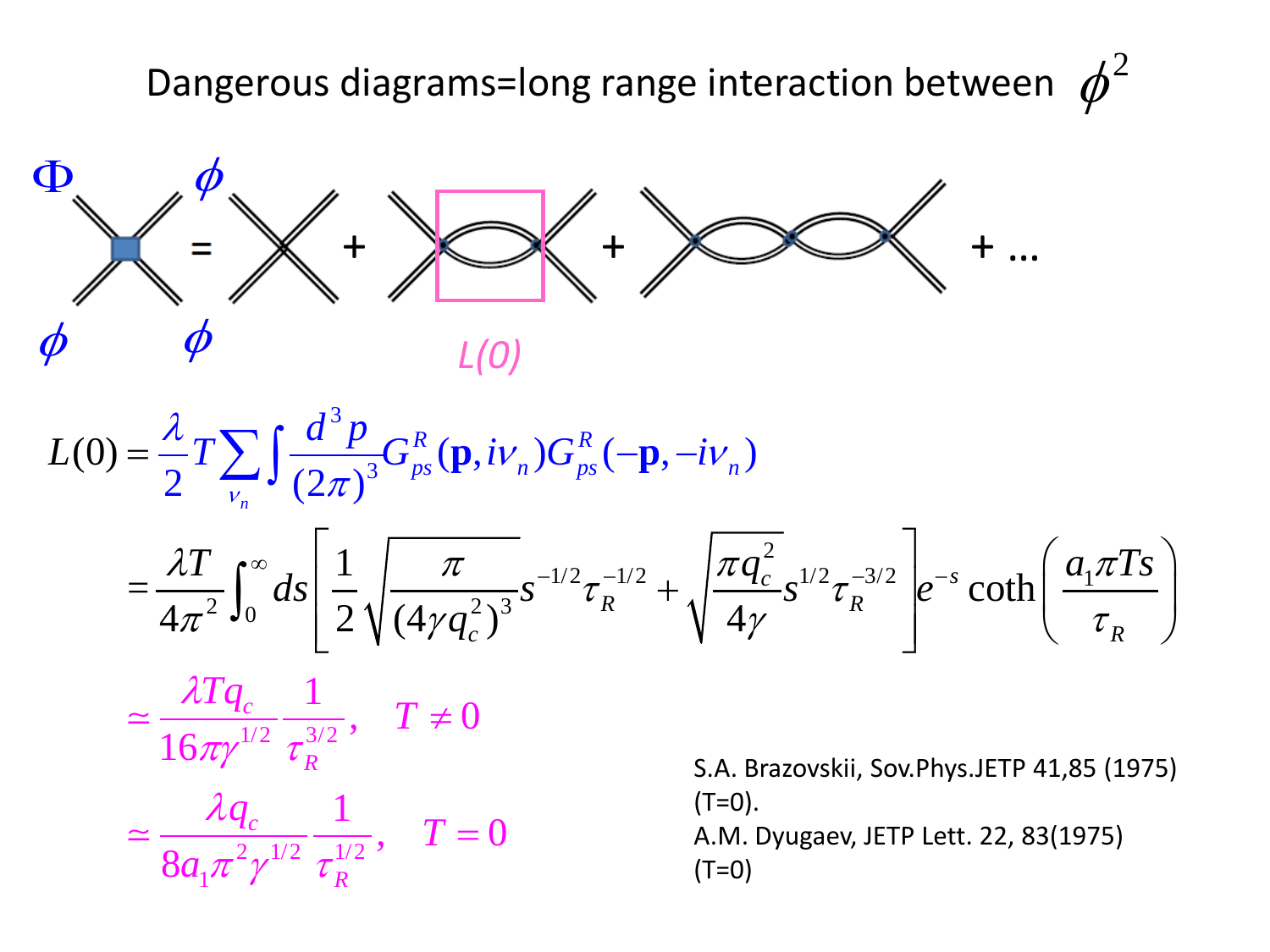$$
G_{ps}^{R}(p, i\nu_{n}) = \frac{1}{\tau_{R} + \gamma (|\mathbf{p}|^{2} - q_{c}^{2})^{2} + a_{1} |\nu_{n}|},
$$

Dyson eq. gives = + 3  $\frac{\lambda}{R} - \frac{\lambda}{2}T \sum \int \frac{d^3p}{(2-\lambda)^3} G_{ps}^R(p,iv_n)$ λ  $-\frac{\lambda}{2}T\sum\int$ *R*  $=\tau_{R} - \frac{\kappa}{2} T \sum_{V_{n}} \int \frac{\alpha P}{(2\pi)^{3}} G_{ps}^{R}(p, iV_{n})$  $\tau = \tau_{\rm b} - 1$  )  $\tau = -1$  (*p.W*) 3  $\pi$ ν *n*  $\left[\tau_p^{1/2}\right]\left[\pi\right]^{-1/2}\left[\pi q_c^2\right]^{-1}$  $\frac{1}{2}$   $\frac{1}{2}$   $\frac{1}{2}$  $\frac{T}{2}\int_{0}^{\infty}ds\left[\frac{\tau_{R}^{1/2}}{2}\right]\frac{\pi}{(4-2)^3}+\tau_{R}^{-1/2}\left[\frac{\pi q_c^2}{4}\right]e^{-s}\coth\left[\frac{a_1\pi Ts}{4}\right]$  $\lambda T$  (  $\sim$   $\begin{array}{c|c|c|c|c} & \tau^{1/2} & \pi & \pi & \pi a^2 & \pi a^2 & \pi a \end{array}$  $\infty$   $\sigma_R$   $\sigma_R^{1/2}$   $\pi$   $\sigma_{-1/2}$   $\pi q_c$   $\sigma_{-1/2}$ ∫  $R$   $\mu$   $\mu$   $\tau^{-1/2}$   $\mu$   $\tau$  $1/2$   $\frac{\mu q_c}{a^{-s}}$  of  $\frac{u_1}{a^{-1}}$ =  $-\frac{\lambda_1}{4\pi^2}\int_{\tau_R/\Lambda^2} ds \left[\frac{\tau_R}{2}\sqrt{\frac{\lambda_1}{(4\gamma q_c^2 s)^3}} + \tau_R^{-1/2}\sqrt{\frac{\lambda_1 q_c}{4\gamma s}}\right]e^{-s}\coth\left(\frac{a_1\lambda_1 s}{\tau_R}\right)$ coth  $\tau_{\rm b}$   $\rightarrow$   $\tau_{\rm c}$   $\rightarrow$   $\sim$   $\tau_{\rm c}$   $\rightarrow$   $\tau$ *R R* <sup>2</sup>  $J_{\tau_R/\Lambda^2}$  <sup>2</sup> 2  $\sqrt{(4\gamma a^2 s)^3}$ 2  $4\pi^2 \frac{J_{\tau_R/\Lambda^2}}{2}$  2  $\sqrt{(4\gamma q_c^2 s)^3}$   $\Lambda$   $\sqrt{4}$  $\sigma_R/\Lambda^2$  2  $\sqrt{(4\gamma q_c^2 s)^3}$  <sup>*k*</sup>  $\sqrt{4\gamma s}$ Λ  $\left( \begin{array}{c} \tau_R \end{array} \right)$  $\pi$ <sup>-</sup>  $\tau_R$ / $\Lambda$  | 2  $\sqrt{(4\gamma q_c s)}$   $\sqrt{4\gamma s}$  |  $\tau$  $c^{3}$   $\sqrt{75}$  $\frac{\lambda Tq_{c}}{\lambda^{\prime 2-\lambda^{\prime 2}}},\quad T$  $\simeq \tau_R - \frac{\lambda \Omega \, q_c}{\Omega \, 1/2 \, 1/2}, \quad T \neq$ *c*  $\frac{1}{1/2} \frac{q_c}{r^{1/2}}, \quad T \neq 0$  $\tau$ *R* 8  $\tau$ <sup>2</sup>  $T=0$  $\pi$ γ  $^{-}$ τ *R* 3  $\simeq \tau_R - \frac{\lambda \Lambda^3}{96a \pi^{5/2} \alpha^{3/2} \alpha^3}, \quad T = 0$  $\lambda$ ı  $\overline{3}$ = *T*  $\tau$ <sup>*R*</sup> 96 $a_1$ 5/2 *q*  $\tau_{_R}$  $\pi^- \gamma$ *c*  $T \neq 0$ S.A. Brazovskii, Sov.Phys. JETP 41, 85 (1975)  $(T\simeq 0)$ 

#### We can prove similar behavior in the FFLO case.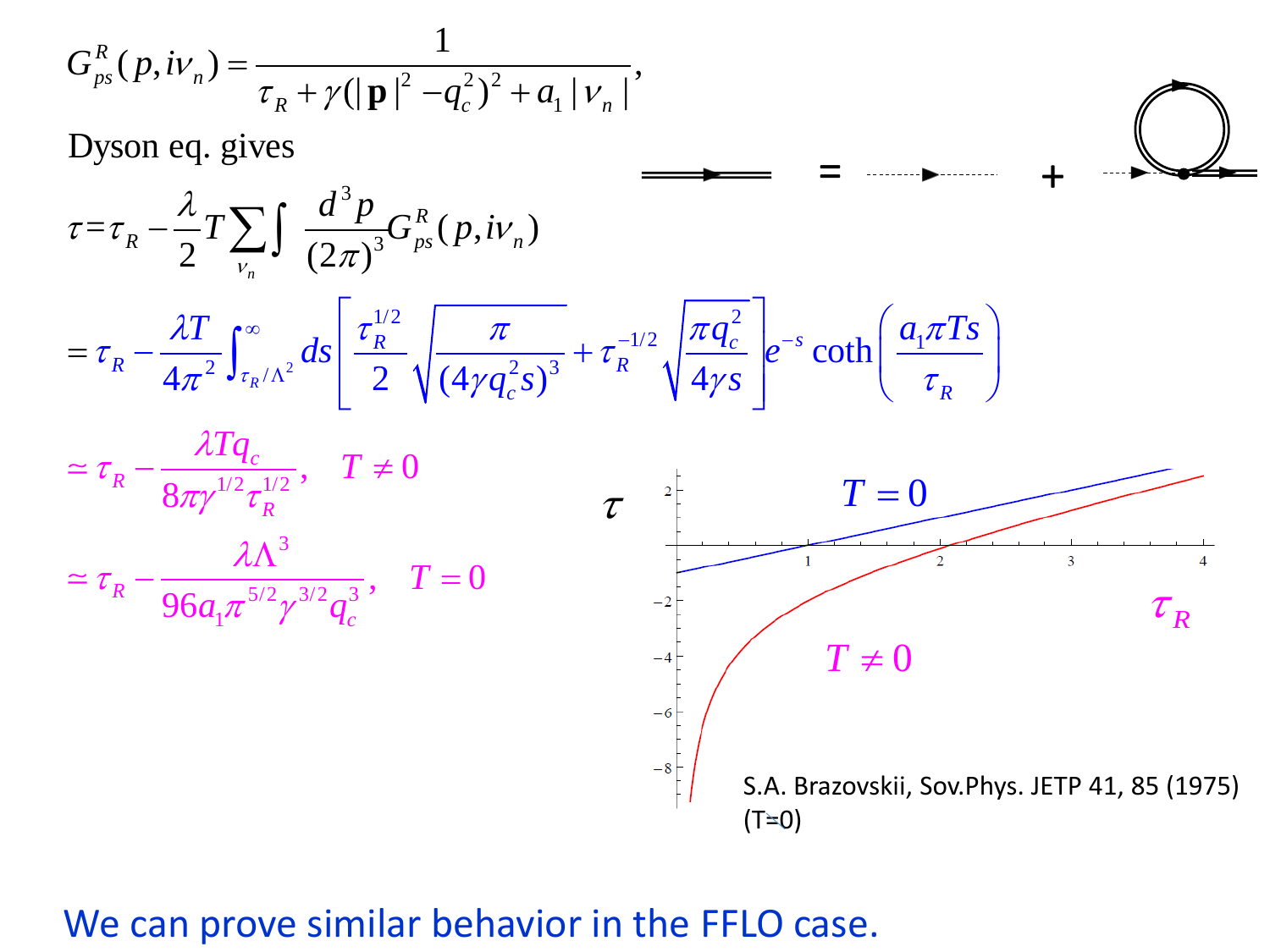

Fluctuation induced first order p.t.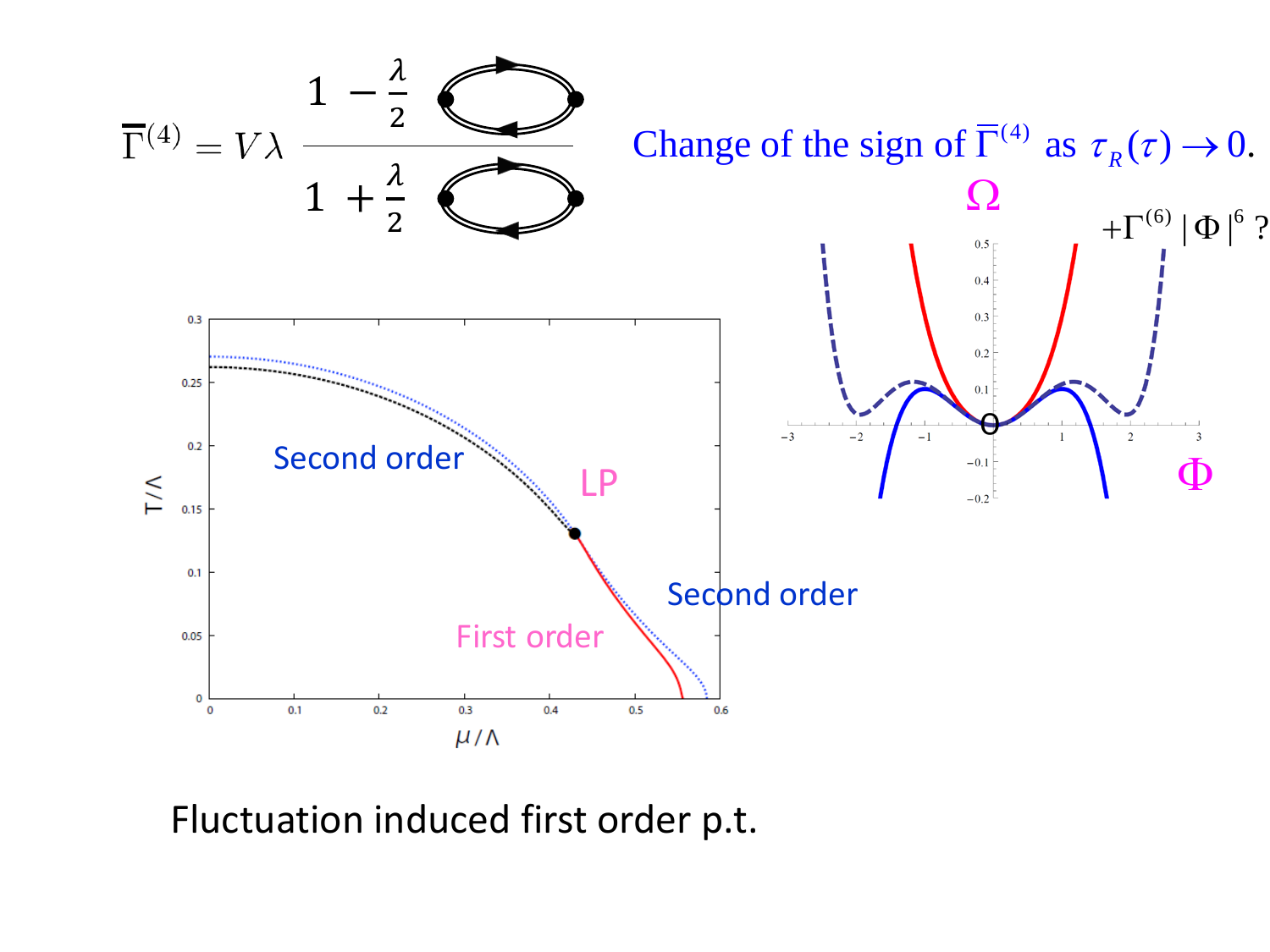II Brazovskii and Dyugaev effect

We discuss the properties of the phase transition to the inhomogeneous phases.

> Pion condensation, liquid crystal, FFLO state of superconductivity, diblock copolymer,…

Chiral pair fluctuations in the chiral-restored phase